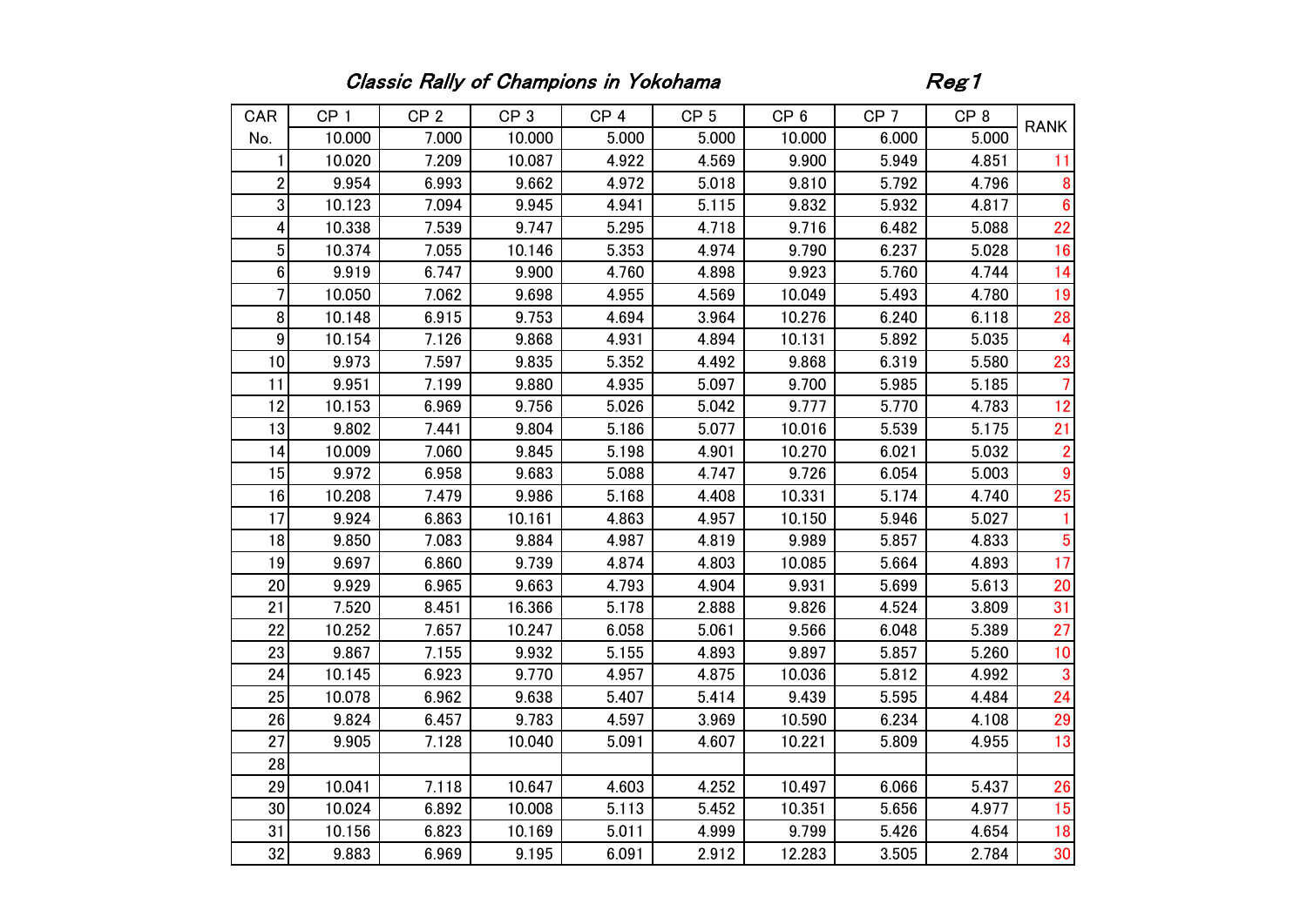## Classic Rally of Champions in Yokohama **Reg2**

| CAR                     | CP <sub>1</sub> | CP <sub>2</sub> | CP <sub>3</sub> | CP <sub>4</sub> | CP <sub>5</sub> | CP <sub>6</sub> | CP <sub>7</sub> | CP <sub>8</sub> |                         |
|-------------------------|-----------------|-----------------|-----------------|-----------------|-----------------|-----------------|-----------------|-----------------|-------------------------|
| No.                     | 8.000           | 6.000           | 10.000          | 5.000           | 5.000           | 10.000          | 7.000           | 15.000          | <b>RANK</b>             |
| 1                       | 7.872           | 6.101           | 9.910           | 5.097           | 4.732           | 10.015          | 7.090           | 14.816          | 7                       |
| $\boldsymbol{2}$        | 8.076           | 5.935           | 9.876           | 5.004           | 4.985           | 9.833           | 7.002           | 15.006          | 1.                      |
| $\sqrt{3}$              | 4.905           | 6.113           | 9.906           | 5.142           | 4.976           | 9.810           | 6.852           | 9.885           | 30                      |
| $\overline{\mathbf{4}}$ | 8.235           | 6.409           | 9.844           | 4.749           | 5.074           | 9.786           | 7.498           | 14.651          | 21                      |
| $\overline{5}$          | 7.962           | 5.986           | 10.138          | 5.135           | 5.246           | 10.095          | 7.054           | 15.376          | 13                      |
| $6\phantom{.}$          | 8.175           | 5.928           | 9.946           | 4.975           | 4.966           | 9.777           | 7.001           | 14.873          | 4                       |
| $\overline{7}$          | 8.132           | 5.891           | 9.821           | 4.920           | 4.998           | 9.661           | 7.103           | 14.960          | 8                       |
| 8                       | 7.277           | 7.258           | 9.490           | 4.120           | 5.019           | 9.397           | 7.237           | 15.201          | 27                      |
| $\boldsymbol{9}$        | 8.059           | 6.117           | 9.868           | 5.049           | 5.160           | 9.832           | 7.199           | 14.992          | $\overline{5}$          |
| 10                      | 8.157           | 6.678           | 10.149          | 5.287           | 5.094           | 9.922           | 6.869           | 14.987          | 18                      |
| 11                      | 8.008           | 5.466           | 9.880           | 4.862           | 4.907           | 9.760           | 6.847           | 15.047          | 16                      |
| 12                      | 8.180           | 6.098           | 9.946           | 5.049           | 4.806           | 9.921           | 6.759           | 14.857          | 11                      |
| 13                      | 7.800           | 6.091           | 10.182          | 5.007           | 5.377           | 10.073          | 7.031           | 14.822          | 14                      |
| 14                      | 7.893           | 6.044           | 10.057          | 4.890           | 5.150           | 9.966           | 7.013           | 15.032          | 3                       |
| 15                      | 7.794           | 6.052           | 9.873           | 5.147           | 4.878           | 9.671           | 6.950           | 14.997          | 10                      |
| 16                      | 7.958           | 6.350           | 10.030          | 4.905           | 5.244           | 10.123          | 7.566           | 12.677          | 25                      |
| 17                      | 7.962           | 5.847           | 10.093          | 4.987           | 4.880           | 10.021          | 7.036           | 14.987          | $\overline{\mathbf{c}}$ |
| 18                      | 7.941           | 5.902           | 9.830           | 5.012           | 5.132           | 9.751           | 6.803           | 15.021          | $6\phantom{1}$          |
| 19                      | 8.234           | 5.877           | 9.949           | 5.036           | 5.022           | 10.046          | 6.714           | 14.707          | 12                      |
| 20                      | 7.765           | 5.979           | 9.519           | 5.849           | 4.606           | 10.794          | 7.912           | 14.836          | 26                      |
| 21                      |                 |                 |                 |                 |                 |                 |                 |                 |                         |
| 22                      | 7.124           | 6.240           | 10.435          | 5.287           | 5.495           | 10.368          | 7.198           | 15.458          | 24                      |
| 23                      | 8.036           | 6.231           | 9.762           | 5.143           | 4.922           | 9.893           | 7.226           | 14.900          | 15                      |
| 24                      | 8.170           | 5.839           | 9.795           | 4.623           | 4.768           | 9.930           | 7.080           | 15.360          | 19                      |
| 25                      | 8.638           | 5.852           | 10.038          | 5.776           | 5.055           | 10.195          | 7.385           | 15.214          | 22                      |
| 26                      | 8.182           | 5.219           | 10.225          | 4.695           | 4.976           | 10.134          | 6.091           | 15.024          | 23                      |
| 27                      | 8.404           | 6.079           | 9.998           | 4.540           | 4.987           | 9.846           | 7.171           | 14.876          | 17                      |
| 28                      |                 |                 |                 |                 |                 |                 |                 |                 |                         |
| 29                      | 8.266           | 7.168           | 12.215          | 5.989           | 4.936           | 9.593           | 7.342           | 16.860          | 29                      |
| 30                      | 8.501           | 5.877           | 9.481           | 4.857           | 5.340           | 10.137          | 7.103           | 15.016          | 20                      |
| 31                      | 8.017           | 5.870           | 9.952           | 4.643           | 5.075           | 9.958           | 6.957           | 15.309          | 9                       |
| 32                      | 7.708           | 5.841           | 9.956           | 3.743           | 5.468           | 8.708           | 6.601           | 13.960          | 28                      |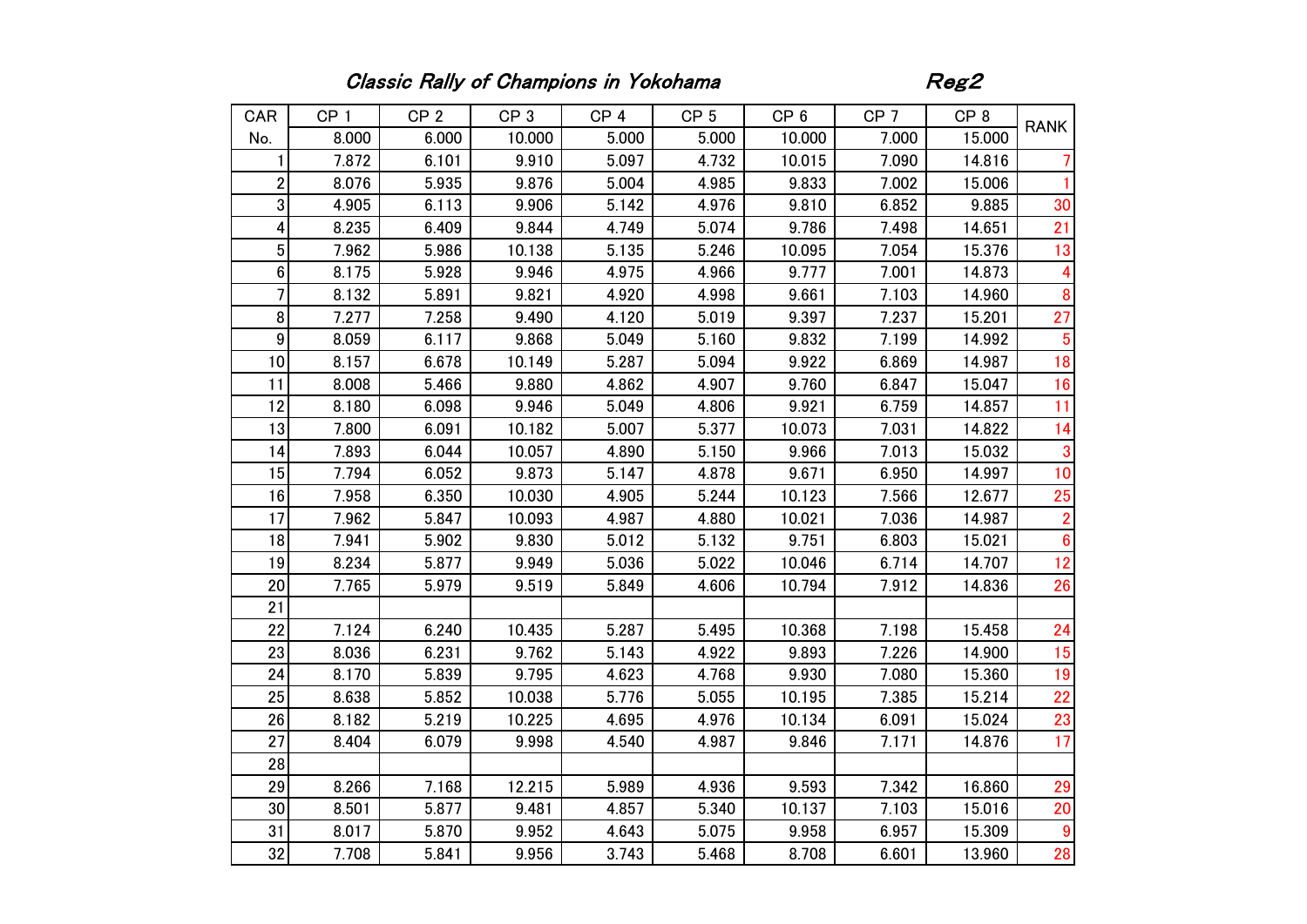## Classic Rally of Champions in Yokohama **Reg3**

| CAR              | CP <sub>1</sub> | CP <sub>2</sub> | CP <sub>3</sub> | CP <sub>4</sub> | CP <sub>5</sub> | CP <sub>6</sub> | CP <sub>7</sub> | CP <sub>8</sub> | <b>RANK</b>      |
|------------------|-----------------|-----------------|-----------------|-----------------|-----------------|-----------------|-----------------|-----------------|------------------|
| No.              | 8.000           | 6.000           | 10.000          | 5.000           | 4.000           | 10.000          | 5.000           | 4.000           |                  |
| 1                | 8.045           | 5.952           | 9.886           | 4.909           | 3.872           | 9.947           | 5.034           | 3.981           | 3                |
| $\sqrt{2}$       | 7.981           | 5.859           | 9.860           | 4.932           | 3.914           | 9.961           | 4.846           | 3.955           | 5                |
| $\sqrt{3}$       | 8.077           | 6.213           | 9.956           | 5.103           | 3.742           | 8.658           | 4.858           | 3.811           | 23               |
| 4                | 8.109           | 6.111           | 9.561           | 5.137           | 4.083           | 9.725           | 4.918           | 4.249           | 15               |
| $\overline{5}$   | 8.617           | 6.013           | 9.611           | 4.740           | 3.768           | 9.745           | 4.969           | 3.712           | 21               |
| $6\phantom{.0}$  | 8.221           | 5.870           | 9.733           | 4.770           | 3.773           | 9.586           | 4.737           | 3.980           | 17               |
| 7                | 8.029           | 6.040           | 10.418          | 5.201           | 3.743           | 10.533          | 5.194           | 4.151           | 18               |
| $\bf 8$          | 8.022           | 5.840           | 8.815           | 5.534           | 3.400           | 9.953           | 4.416           | 3.988           | 28               |
| $\boldsymbol{9}$ | 8.121           | 6.039           | 9.794           | 5.101           | 4.317           | 9.864           | 4.914           | 4.192           | 10               |
| 10               | 8.568           | 6.441           | 9.979           | 5.210           | 4.009           | 9.971           | 5.094           | 4.007           | 12               |
| 11               | 8.104           | 5.902           | 9.967           | 4.913           | 3.948           | 9.779           | 4.923           | 4.082           | $6\phantom{1}6$  |
| 12               | 7.944           | 5.661           | 9.762           | 5.098           | 4.020           | 9.729           | 5.132           | 3.757           | 13               |
| 13               | 8.222           | 5.899           | 10.298          | 4.871           | 4.034           | 9.759           | 5.076           | 4.106           | 11               |
| 14               | 7.979           | 5.987           | 9.970           | 5.003           | 3.851           | 9.948           | 4.790           | 3.908           | 4                |
| 15               | 7.781           | 5.921           | 9.736           | 4.972           | 4.182           | 9.761           | 5.035           | 3.890           | $\boldsymbol{9}$ |
| 16               | 7.596           | 6.233           | 8.972           | 5.321           | 3.538           | 9.975           | 4.827           | 3.768           | 25               |
| 17               | 8.111           | 5.811           | 10.140          | 4.864           | 3.819           | 9.938           | 4.891           | 3.912           | 8                |
| 18               | 8.272           | 6.074           | 9.898           | 5.014           | 4.027           | 9.798           | 4.916           | 4.010           | $\overline{7}$   |
| 19               | 8.001           | 5.937           | 10.012          | 4.933           | 4.042           | 9.824           | 4.937           | 4.037           | 1.               |
| 20               | 8.021           | 6.017           | 9.657           | 4.784           | 3.888           | 9.269           | 5.310           | 4.226           | 19               |
| 21               |                 |                 |                 |                 |                 |                 |                 |                 |                  |
| 22               | 8.611           | 6.538           | 9.170           | 5.617           | 3.850           | 10.253          | 4.728           | 5.144           | 30               |
| 23               | 8.014           | 6.004           | 9.876           | 5.038           | 4.019           | 9.891           | 4.936           | 3.888           | $\overline{2}$   |
| 24               | 7.904           | 5.859           | 9.713           | 4.744           | 3.797           | 9.164           | 4.318           | 3.624           | 24               |
| 25               | 8.701           | 6.422           | 10.331          | 5.197           | 4.367           | 9.380           | 4.873           | 4.329           | 26               |
| 26               | 7.667           | 5.631           | 9.581           | 5.456           | 3.879           | 9.686           | 4.384           | 4.479           | 27               |
| 27               | 8.120           | 5.809           | 9.873           | 4.953           | 3.653           | 9.973           | 4.379           | 4.095           | 16               |
| 28               |                 |                 |                 |                 |                 |                 |                 |                 |                  |
| 29               | 8.279           | 6.152           | 9.782           | 4.685           | 4.361           | 9.587           | 7.132           | 3.894           | 29               |
| 30               | 8.099           | 6.007           | 9.590           | 5.219           | 4.036           | 10.239          | 5.212           | 4.202           | 14               |
| 31               | 8.277           | 5.599           | 9.970           | 4.226           | 4.393           | 9.971           | 5.045           | 4.094           | 20               |
| 32               | 7.889           | 5.883           | 9.128           | 4.812           | 3.750           | 9.284           | 5.042           | 3.964           | 22               |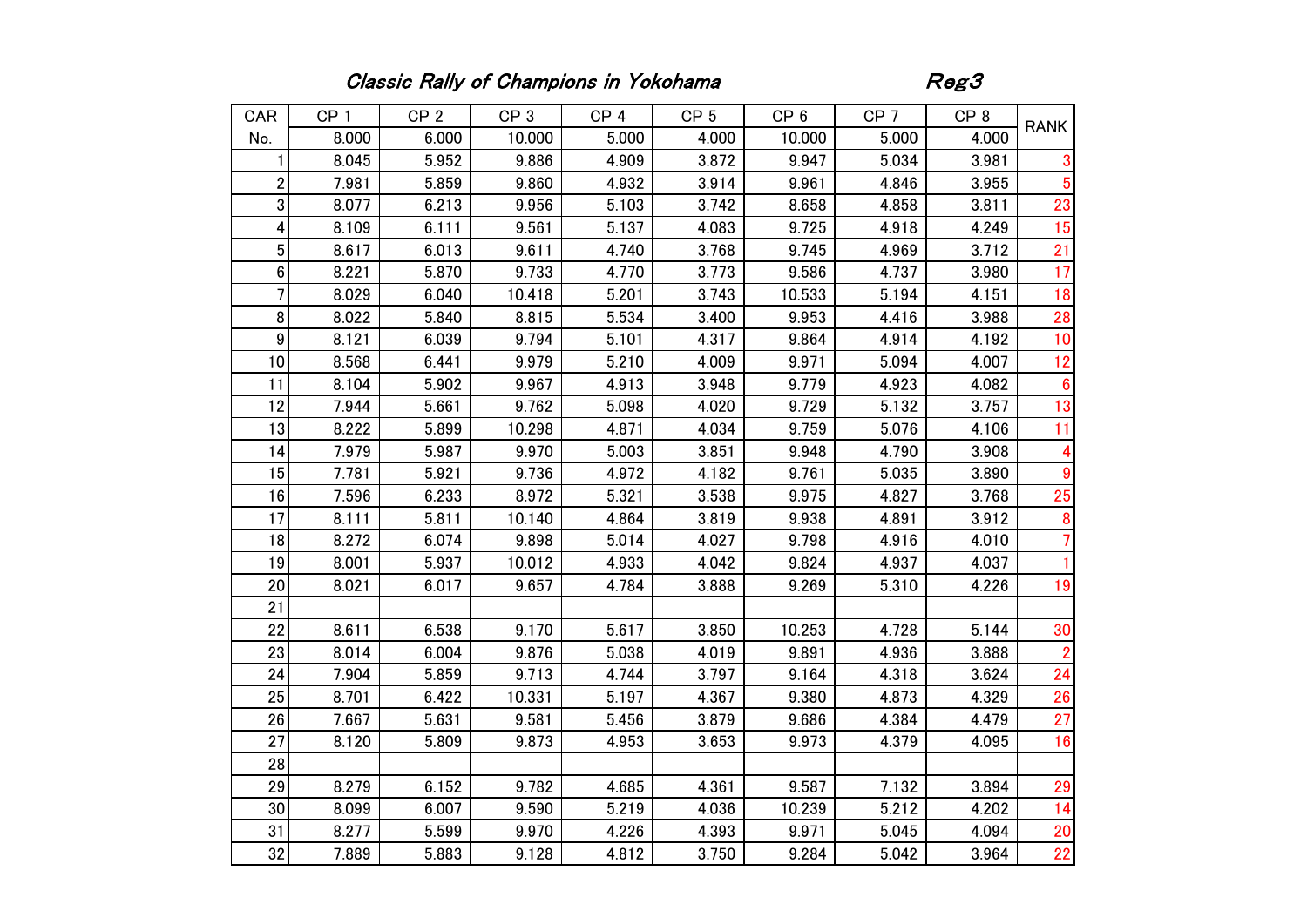## Classic Rally of Champions in Yokohama **Regards**

| CAR              | CP <sub>1</sub> | CP <sub>2</sub> | CP <sub>3</sub> | CP <sub>4</sub> | CP <sub>5</sub> | CP <sub>6</sub> | CP <sub>7</sub> | CP <sub>8</sub> | <b>RANK</b>     |
|------------------|-----------------|-----------------|-----------------|-----------------|-----------------|-----------------|-----------------|-----------------|-----------------|
| No.              | 6.000           | 5.000           | 10.000          | 5.000           | 5.000           | 10.000          | 6.000           | 12.000          |                 |
| 1                | 5.839           | 4.961           | 9.941           | 4.998           | 4.966           | 9.712           | 6.163           | 12.069          | 4               |
| $\boldsymbol{2}$ | 6.010           | 4.878           | 9.653           | 4.857           | 4.777           | 9.759           | 6.076           | 11.970          | 12              |
| $\sqrt{3}$       | 6.004           | 5.087           | 9.871           | 4.837           | 4.896           | 9.879           | 5.901           | 11.892          | 5               |
| 4                | 6.315           | 5.274           | 9.706           | 4.673           | 4.932           | 9.921           | 6.279           | 11.965          | 17              |
| $\overline{5}$   | 6.507           | 5.095           | 10.460          | 4.748           | 4.974           | 10.015          | 6.044           | 11.824          | 14              |
| 6                | 6.200           | 4.795           | 9.845           | 4.749           | 4.994           | 10.103          | 6.099           | 11.945          | 10              |
| $\overline{7}$   | 6.089           | 5.477           | 10.556          | 4.649           | 5.138           | 10.318          | 6.083           | 11.898          | 22              |
| 8                | 5.591           | 5.537           | 9.917           | 4.983           | 5.564           | 9.545           | 6.738           | 12.102          | 26              |
| $\boldsymbol{9}$ | 6.065           | 5.271           | 10.184          | 5.046           | 4.923           | 10.164          | 6.086           | 12.086          | 8               |
| 10               | 5.751           | 5.274           | 10.109          | 5.405           | 5.333           | 10.480          | 6.352           | 12.247          | 24              |
| 11               | 7.559           | 7.180           | 17.945          | 1.336           | 2.603           | 8.282           | 5.646           | 6.731           | 30              |
| 12               | 6.301           | 4.862           | 9.628           | 5.049           | 4.552           | 9.996           | 5.872           | 11.758          | 18              |
| 13               | 5.762           | 5.195           | 10.006          | 4.876           | 5.001           | 10.073          | 5.898           | 11.876          | $6\phantom{1}6$ |
| 14               | 5.943           | 4.954           | 9.956           | 4.902           | 5.178           | 9.998           | 5.952           | 11.920          | $\mathbf{1}$    |
| 15               | 5.936           | 4.811           | 9.679           | 5.101           | 4.930           | 9.893           | 5.783           | 11.900          | 11              |
| 16               | 5.902           | 5.138           | 9.630           | 4.476           | 5.407           | 9.689           | 5.635           | 11.220          | 27              |
| 17               | 5.822           | 5.033           | 9.980           | 4.966           | 4.973           | 10.075          | 5.941           | 12.240          | 3               |
| 18               | 6.229           | 5.020           | 10.095          | 4.820           | 5.176           | 10.038          | 5.869           | 11.968          | $\overline{7}$  |
| 19               | 5.957           | 4.739           | 10.046          | 4.950           | 4.901           | 8.972           | 6.096           | 11.830          | 19              |
| 20               | 5.732           | 5.303           | 9.680           | 5.119           | 5.150           | 9.173           | 5.727           | 11.875          | 23              |
| 21               |                 |                 |                 |                 |                 |                 |                 |                 |                 |
| 22               | 5.375           | 5.323           | 9.440           | 4.678           | 5.851           | 9.854           | 6.609           | 11.791          | 28              |
| 23               | 6.016           | 5.206           | 10.077          | 5.046           | 4.886           | 10.123          | 6.059           | 11.978          | $\overline{2}$  |
| 24               | 6.263           | 5.176           | 9.849           | 4.645           | 5.053           | 9.628           | 6.208           | 11.994          | 15              |
| 25               | 6.678           | 5.194           | 10.330          | 5.154           | 4.908           | 10.177          | 6.055           | 11.694          | 20              |
| 26               | 5.661           | 5.190           | 10.072          | 4.501           | 5.438           | 9.867           | 5.660           | 12.003          | 21              |
| 27               | 6.277           | 5.098           | 10.112          | 4.855           | 5.070           | 10.174          | 5.763           | 11.911          | 13              |
| 28               |                 |                 |                 |                 |                 |                 |                 |                 |                 |
| 29               | 5.630           | 5.563           | 9.631           | 5.578           | 5.034           | 9.833           | 5.926           | 11.511          | 25              |
| 30               | 5.685           | 5.082           | 9.882           | 4.440           | 5.229           | 9.969           | 5.916           | 12.190          | 16              |
| 31               | 5.892           | 4.907           | 10.110          | 5.148           | 4.997           | 10.142          | 6.222           | 12.230          | 9               |
| 32               | 6.096           | 5.245           | 8.342           | 4.955           | 5.176           | 10.927          | 5.141           | 5.078           | 29              |